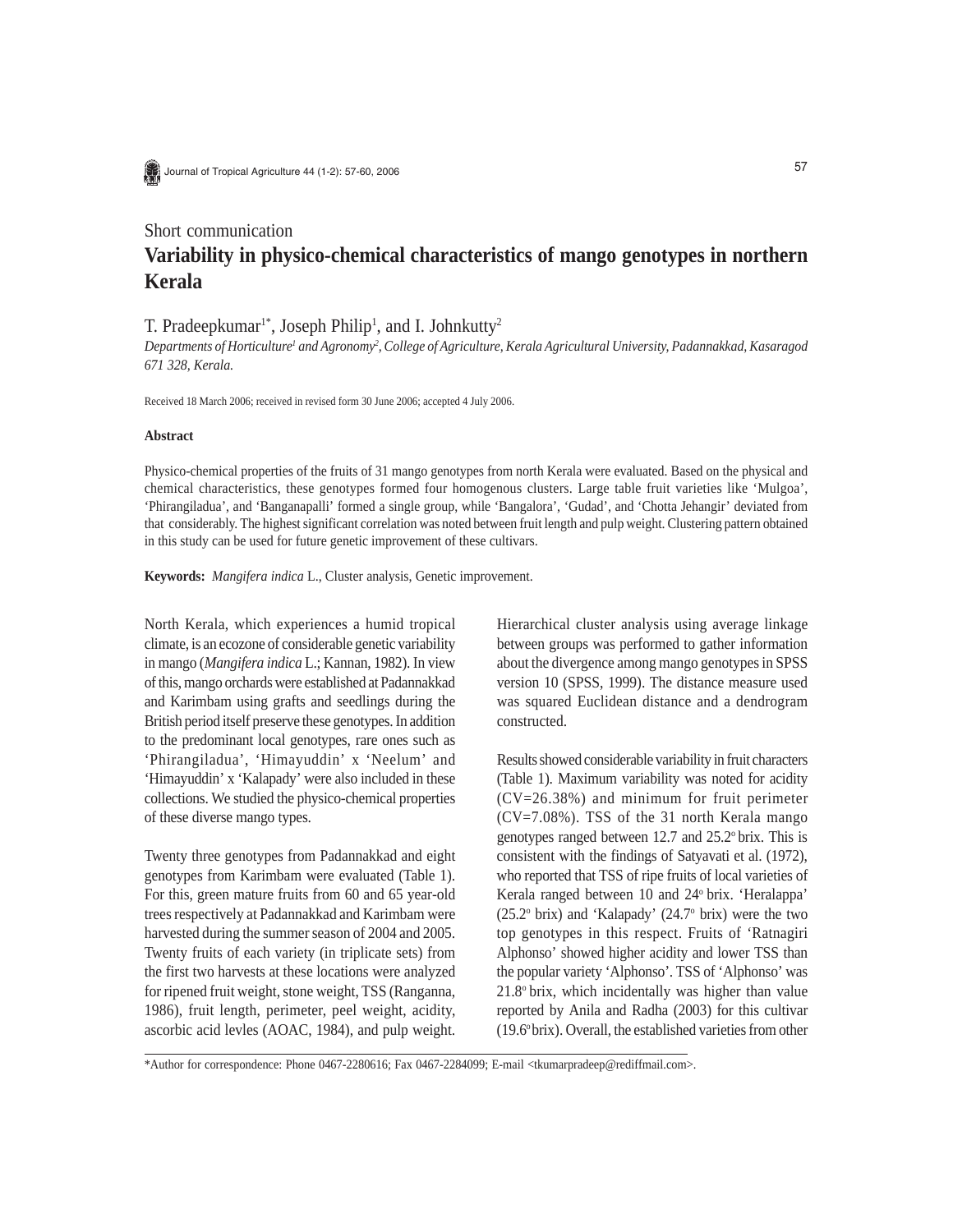| Varieties                 | Mature green Ripe fruit Stone |             |           |                  | TSS Fruit length Fruit peri |                        | Peel  | Acidity | Ascorbic acid Pulp         |       |
|---------------------------|-------------------------------|-------------|-----------|------------------|-----------------------------|------------------------|-------|---------|----------------------------|-------|
|                           | fruit wt. $(g)$               | $wt.$ $(g)$ | wt. $(g)$ | $(^{\circ}Brix)$ | (cm)                        | meter $(cm)$ wt. $(g)$ |       | (%)     | $(mg 100g^{-1})$ wt. $(g)$ |       |
| 'Alampur Baneshan'        | 450.0                         | 387.0       | 42.0      | 12.7             | 12.7                        | 24.8                   | 37.0  | 0.34    | 13.3                       | 308.0 |
| 'Alphonso'                | 195.0                         | 197.0       | 33.0      | 21.8             | 8.5                         | 22.0                   | 11.7  | 0.45    | 106.0                      | 152.2 |
| 'Banganapalli'            | 414.0                         | 375.0       | 41.0      | 22.0             | 12.6                        | 28.8                   | 19.0  | 0.36    | 45.2                       | 315.0 |
| 'Bangalora'               | 555.0                         | 498.2       | 52.5      | 17.8             | 16.9                        | 26.5                   | 23.3  | 1.42    | 33.9                       | 422.7 |
| 'Bennet Alphonso'         | 203.5                         | 172.0       | 34.5      | 20.1             | 9.0                         | 19.4                   | 22.5  | 0.67    | 31.5                       | 114.9 |
| 'Cherimanga'              | 273.5                         | 245.0       | 52.5      | 17.6             | 11.0                        | 17.6                   | 18.0  | 0.36    | 57.5                       | 174.5 |
| 'Cherukkurasam'           | 392.5                         | 341.0       | 21.7      | 13.1             | 14.7                        | 24.5                   | 43.0  | 0.73    | 34.4                       | 276.2 |
| 'Chinnarasam'             | 356.0                         | 325.0       | 61.3      | 24.0             | 10.2                        | 26.0                   | 26.5  | 0.21    | 134.7                      | 237.2 |
| 'Chittor'                 | 333.5                         | 298.0       | 45.0      | 14.5             | 9.5                         | 24.5                   | 23.5  | 0.73    | 23.1                       | 229.5 |
| 'Chotta Jehangir'         | 723.5                         | 686.0       | 66.5      | 18.7             | 12.2                        | 34.7                   | 75.5  | 0.36    | 58.8                       | 544.0 |
| 'Gomanga'                 | 163.5                         | 134.0       | 21.5      | 15.5             | 7.7                         | 19.2                   | 7.0   | 0.65    | 136.9                      | 114.5 |
| 'Gudad'                   | 618.0                         | 546.5       | 48.0      | 19.0             | 11.2                        | 27.3                   | 38.5  | 0.72    | 52.0                       | 460.0 |
| 'Heralappa'               | 207.5                         | 176.0       | 24.0      | 25.2             | 8.4                         | 17.9                   | 11.5  | 0.52    | 164.4                      | 140.5 |
| 'Himayuddin'              | 318.0                         | 258.5       | 37.0      | 18.5             | 12.1                        | 22.3                   | 21.0  | 0.28    | 34.1                       | 200.5 |
| 'Himayuddin' x 'Kalapady' | 322.5                         | 215.6       | 36.3      | 23.2             | 12.2                        | 23.0                   | 13.7  | 0.50    | 41.8                       | 165.7 |
| 'Himayuddin' x 'Neelum'   | 425.5                         | 353.0       | 41.5      | 23.2             | 12.4                        | 22.6                   | 29.0  | 1.65    | 108.0                      | 282.5 |
| Hybrid-56                 | 325.5                         | 278.5       | 28.5      | 18.5             | 9.1                         | 25.8                   | 39.0  | 0.13    | 21.0                       | 211.0 |
| 'Kalapady'                | 215.0                         | 170.0       | 26.9      | 24.7             | 8.5                         | 20.8                   | 9.2   | 0.94    | 115.6                      | 161.0 |
| 'Kalluneelum'             | 452.0                         | 401.5       | 20.0      | 13.5             | 8.7                         | 24.9                   | 32.5  | 0.67    | 9.2                        | 349.0 |
| 'Karpooram'               | 439.0                         | 438.5       | 30.5      | 15.8             | 9.2                         | 29.2                   | 20.6  | 0.27    | 139.1                      | 387.3 |
| Lord                      | 270.5                         | 234.0       | 35.5      | 19.0             | 10.3                        | 22.0                   | 19.4  | 0.59    | 67.4                       | 179.0 |
| 'Mulgoa'                  | 501.0                         | 438.5       | 52.5      | 25.2             | 9.6                         | 29.5                   | 45.0  | 0.52    | 66.5                       | 341.0 |
| Mercury                   | 236.0                         | 212.0       | 26.5      | 23.1             | 8.2                         | 22.7                   | 15.0  | 0.31    | 51.5                       | 170.5 |
| 'Mundappa'                | 312.0                         | 247.5       | 27.0      | 18.5             | 7.9                         | 24.8                   | 18.5  | 0.37    | 28.5                       | 202.0 |
| 'Neelum'                  | 234.5                         | 226.0       | 40.0      | 20.9             | 9.0                         | 20.3                   | 13.5  | 0.57    | 116.1                      | 172.5 |
| 'Panakkalu'               | 384.0                         | 325.0       | 59.0      | 17.5             | 7.6                         | 25.3                   | 33.0  | 0.71    | 52.5                       | 233.0 |
| 'Panchadharakalasam'      | 313.0                         | 262.0       | 36.0      | 18.5             | 9.5                         | 23.9                   | 33.5  | 0.25    | 33.8                       | 192.5 |
| 'Phirangiladuva'          | 506.5                         | 413.5       | 55.0      | 22.0             | 13.1                        | 27.6                   | 28.5  | 0.33    | 45.4                       | 330.0 |
| 'Prior'                   | 270.5                         | 262.0       | 39.5      | 17.7             | 9.8                         | 23.0                   | 19.5  | 0.32    | 33.6                       | 203.0 |
| 'Ratnagiri Alphonso'      | 215.5                         | 166.0       | 19.9      | 17.2             | 11.0                        | 20.8                   | 11.9  | 0.92    | 70.5                       | 134.1 |
| 'Suvarnarekha'            | 292.5                         | 260.9       | 44.3      | 16.7             | 11.4                        | 22.4                   | 18.9  | 0.60    | 46.0                       | 197.6 |
| Mean                      | 352.2                         | 307.8       | 38.6      | 19.2             | 10.5                        | 24.0                   | 25.1  | 0.56    | 63.6                       | 245.2 |
| CV(%)                     | 16.39                         | 17.96       | 12.76     | 7.43             | 6.88                        | 7.08                   | 10.89 | 26.38   | 16.23                      | 20.8  |
| <b>SD</b>                 | 138.3                         | 130.1       | 13.1      | 3.6              | 2.2                         | 3.85                   | 13.8  | 0.34    | 42.37                      | 111.2 |

*Table 1.* Physico-chemical characters of mango genotypes grown at Padannakkad and Karimbam in northern Kerala.

south Indian states such as 'Alphonso' and 'Kalapady' yielded superior quality fruits implying the potential for developing commercial orchards in north Kerala with these varieties. 'Phirangiladua' is another promising cultivar producing high quality fruits.

None of the chemical characteristics, however, exhibited significant correlation with fruit weight (Table 2). Nonetheless, stone weight and fruit length expressed significant correlation with pulp weight (0.513 and 0.474 respectively), while ascorbic acid exhibited negative correlation with fruit length  $(r=-0.312)$  and peel weight ( $r=-0.360$ ).

Hierarchical cluster analysis using average linkage between genotypes showed that there are four distinct clusters (at a rescaled distance of 5) for the mango genotypes of northern Kerala (Fig. 1). Cluster segregation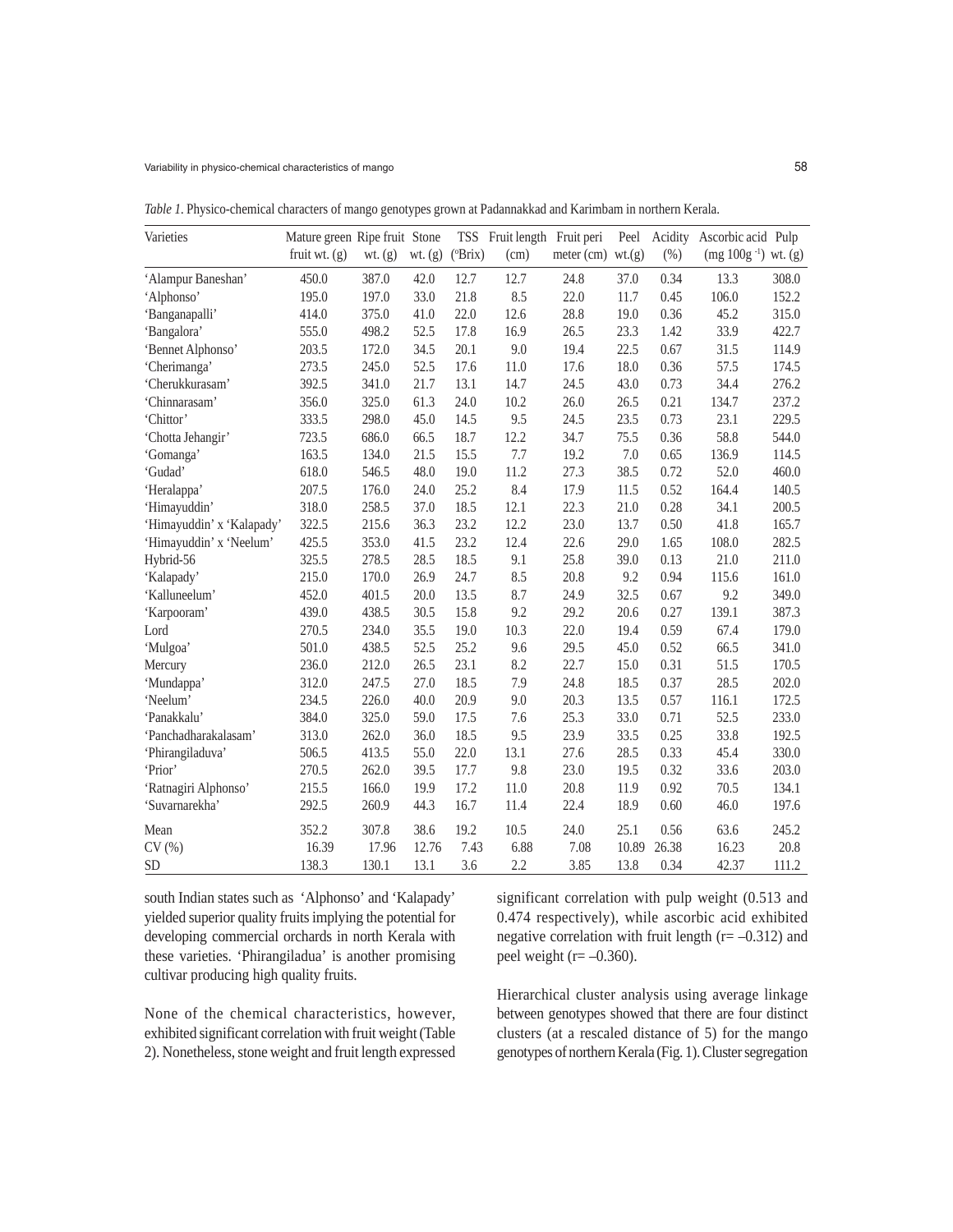T. Pradeepkumar et al.

*Table 2.* Correlation coefficients among different pairs of characters in mango genotypes of northern Kerala.

| Parameter      | Ripe fruit wt. | Stone wt. | <b>TSS</b> | Fruit length | Perimeter | Peel wt.   | Acidity | Ascorbic acid Pulp wt. |       |
|----------------|----------------|-----------|------------|--------------|-----------|------------|---------|------------------------|-------|
| Ripe fruit wt. | 1.000          |           |            |              |           |            |         |                        |       |
| Stone wt.      | $0.599**$      | 1.000     |            |              |           |            |         |                        |       |
| <b>TSS</b>     | $-0.133$       | 0.164     | 1.000      |              |           |            |         |                        |       |
| Fruit length   | $0.480**$      | $0.324**$ | $-0.140$   | 1.000        |           |            |         |                        |       |
| Perimeter      | $0.850**$      | $0.483**$ | $-0.056$   | $0.323**$    | 1.000     |            |         |                        |       |
| Peel wt.       | $0.758**$      | $0.464**$ | $-0.204$   | $0.303*$     | $0.708**$ | 1.000      |         |                        |       |
| Acidity        | 0.065          | $-0.011$  | 0.027      | $0.266*$     | $-0.177$  | $-0.114$   | 1.000   |                        |       |
| Ascorbic acid  | $-0.213$       | $-0.080$  | 0.460      | $-0.312*$    | $-0.222$  | $-0.360**$ | 0.118   | 1.000                  |       |
| Pulp wt.       | $0.989**$      | $0.513**$ | $-0.143$   | $0.474**$    | $0.838**$ | $0.694**$  | 0.102   | $-0.180$               | 1.000 |

\*\*significant at 0.01 level (2-tailed test); \* significant at the 0.05 level (2-tailed test).



*Figure 1.* Dendrogram using average linkage between groups for comparing divergence among the mango genotypes of northern Kerala.